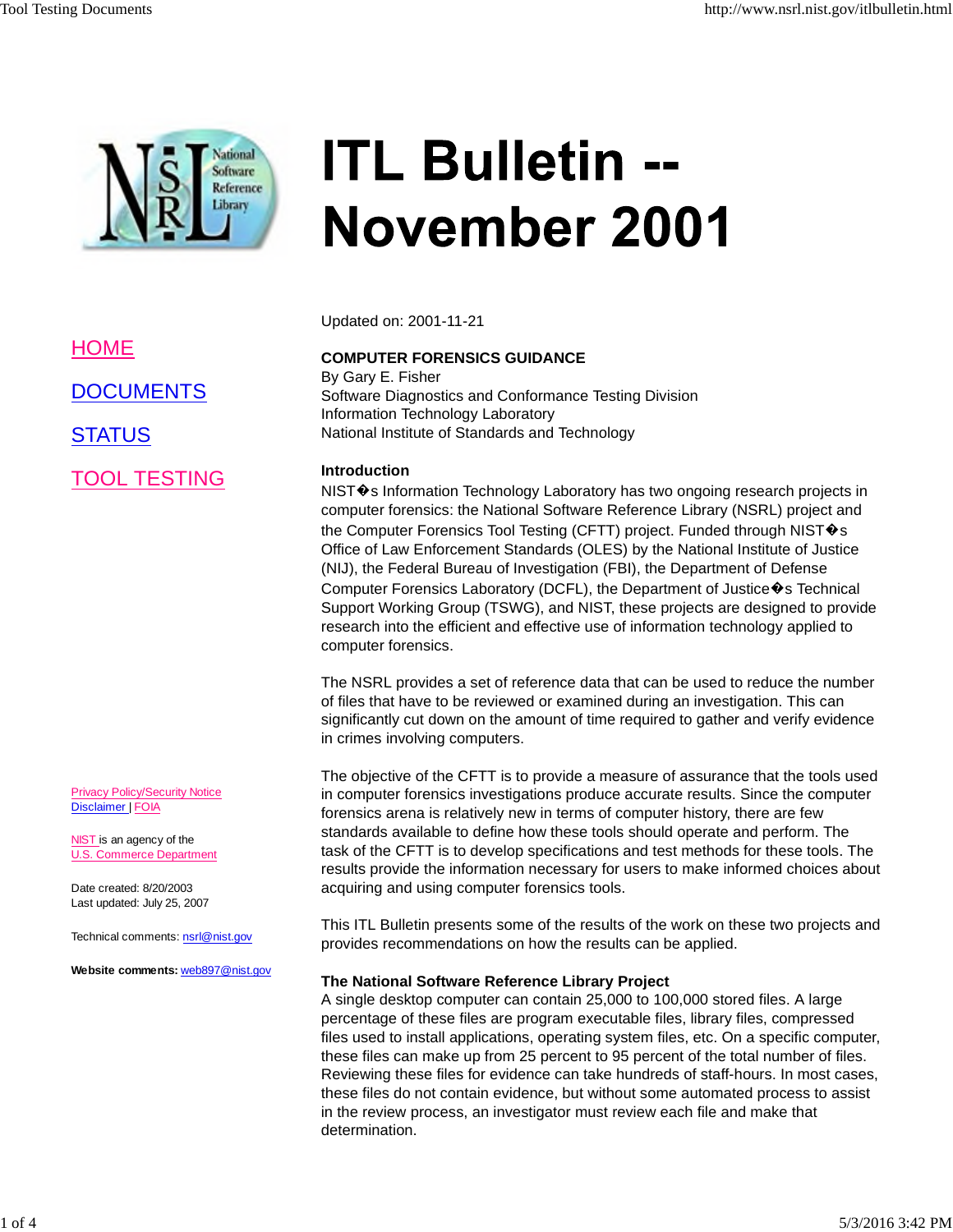The objective of the NSRL is to provide a foundation for automating the examination process by separating these files into those that are relevant to the investigation and those that are not. This is accomplished by computing a unique identifier for each file based on the file  $\hat{\mathbf{v}}$ s contents. These identifiers can be used as file signatures or  $\bigcirc$  fingerprints $\bigcirc$  for the associated files. The identifiers can then be compared to entries in a database of known fingerprints. If a file  $\hat{\mathbf{v}}$ s fingerprint matches one in the database, it is a known file and can be eliminated automatically from examination. If the fingerprint does not match anything in the database, then the file is unknown and should be examined further. How this process is accomplished is described below.

NIST has been collecting software from various sources over the past 18 months. This software is recorded as the original source for known files and stored as a permanent part of the NSRL. The software in each package is stored on CD, diskette, magnetic tape, or other electronic storage medium. For example, one CD may contain a full implementation of an operating system. Another may contain a newer version of the same operating system. Other packages contain database management software, photo editors, word processors, image libraries, network browsers, compilers, accounting packages, and many other types of software. The concept is to collect as many different examples, versions, and updates of software as possible in order to generate file signatures for as many known files as possible.

Each file within a package, which may contain many thousands of individual files, is  $\triangle$  fingerprinted  $\triangle$  by passing the file through a program that computes a hash code. A hash code is a large number computed from the entire string of bits that form the file. The hash code is computed in such a way that if one bit in the file is changed, a completely different hash code is produced. To minimize the possibility that two different files may generate the same hash code, a sufficiently large hash value is computed.

The primary hash value used in the NSRL Reference Data Set (RDS) is the Secure Hash Algorithm (SHA-1) specified in Federal Information Processing Standard (FIPS) 180-1. SHA-1 is a 160-bit hashing algorithm, meaning that the hash value derived from the algorithm is 160 bits in length. The probability that two different files will produce the same SHA-1 value is 1 in 1080, a very small probability. Several other standard hash values also are computed for each file. These include Message Digest 4 (MD4), Message Digest 5 (MD5), and a 32-bit Cyclical Redundancy Checksum (CRC32). These allow the SHA-1 values to be crossreferenced by other products that depend on different hash values. Additionally, this further ensures that no two files will have the same set of hash values. The hash values, file name, file size, and information identifying the source of the file are stored in the RDS. A separate, parallel, and independent process is used to validate the results of the primary RDS implementation. This ensures that the hashes computed can be verified to identify specific files in the RDS. Once verified and validated, the RDS is written to a master CD, duplicated, and distributed through NIST $\hat{\mathbf{\bullet}}$ s Standard Reference Data Office as Special Database #28 (http://www.nist.gov/srd/nistsd28.htm).

When a computer hard disk, CD, or other storage medium becomes part of an investigation, the files stored on it can be �fingerprinted� using SHA-1, MD4, or MD5 through separate software that may be acquired from other sources. These fingerprints can be compared to the known file fingerprints in the RDS. Those files that have matching hash values can be discarded from the investigation without further examination; those that do not match the database should be examined further.

#### **Uses of the Reference Data Set**

There are several ways in which the RDS can be used depending on the goal of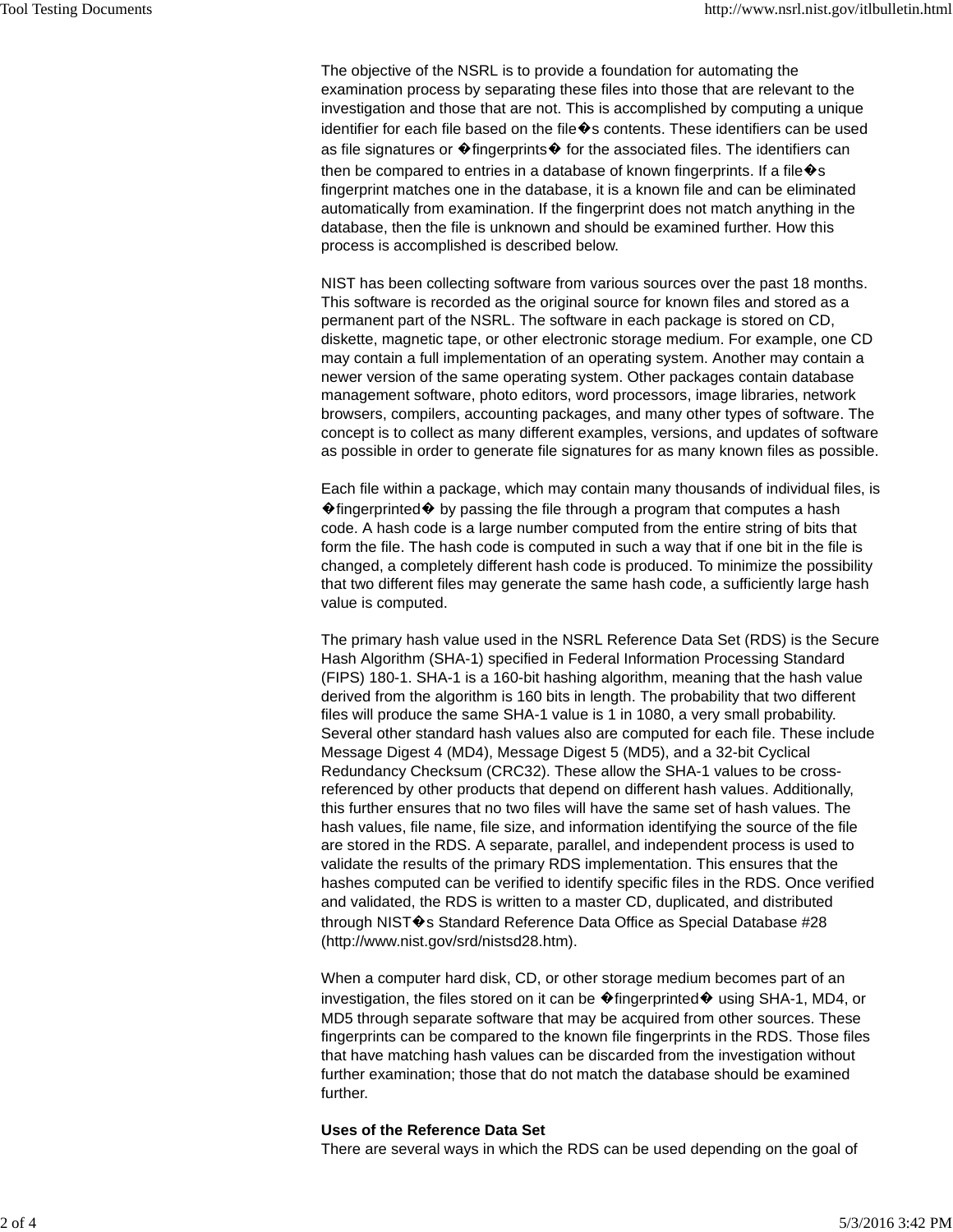the investigator. Foremost is the highlighting of unknown files on a subject computer. Appropriate software can provide a list of files from the subject computer with file signatures that do not match any signatures in the RDS. An investigator can then review each of these unknown files for evidence while discarding the known files without having to review them. In test runs, the RDS has identified between 40 percent and 95 percent of the files on subject computers as known files, thus reducing the amount of time required for review.

Organizations are looking at the RDS for other purposes. For example, the RDS can be used in intellectual property investigations to find pirated software on a specific computer. If the pirated software is on the computer, i.e., a specific file or set of files exists on the computer, hash values of those files will match known files in the RDS.

Alternately, a perpetrator may try to hide a pornographic image by renaming it as a nondescript operating system file, e.g., renaming a .JPG image as an .EXE file. The hash value derived from the image will not match that from the known operating system file and will thus be uncovered.

Additionally, the RDS can be used to find camouflaged software, such as executable files with changed names that may blend in with other data files, e.g., a .EXE file renamed with a .JPG extension. A hash value of the camouflaged file will still match the RDS since the file  $\hat{\mathbf{v}}$ s contents were not changed, only its name.

Expected files may be missing if they do not show up in the known files list. This may indicate that files were deleted to cover up illegal activity and may prompt the investigator to pursue other means of investigating the file system.

The project website is http://www.nsrl.nist.gov.

## **The Computer Forensics Tool Testing Project**

The sister project of the NSRL, the CFTT, is designed to provide a means for users to determine if a specific computer forensics tool meets their needs. NIST has taken on the task of defining a framework for testing computer forensics tools. The framework entails defining a means for

- classifying the functional characteristics and user requirements for different types of tools;
- specifying the details of these functional characteristics and requirements; and
- defining tests that can be used to determine if these tools meet the requirements.

Organizations can test the tools based on these requirements and the tests defined in the framework, and thereby have a measure of the capabilities provided by each tool.

As a side effect of this work, the computer forensics arena will also have a means for defining different sets of tool requirements in a standard framework. This framework will allow different subject area focus groups to work in specific domains without duplicating effort.

Initial work on the framework focused on the classification of tools by functional capabilities. Similar or related types of functionality were grouped to form broad classifications. The capabilities required in a classification were defined by focus groups of technical experts and practitioners that use specific types of tools.